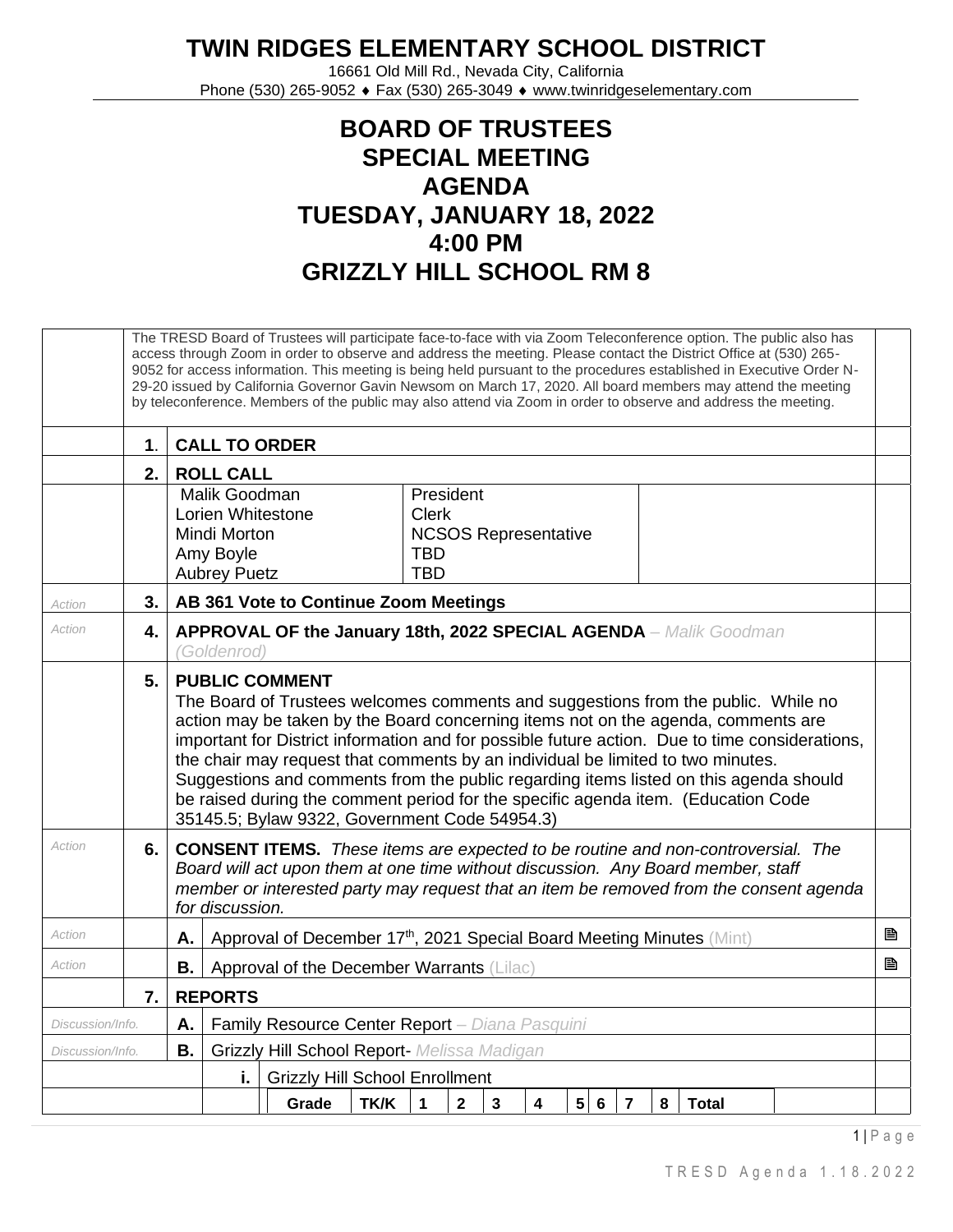|                          |                                                                                |    |                                                                                                                                            | <b>Students</b>                                                                        | 1/6 | 8 | 8            | 11 | 14 | 5 8 15 |   | 10 | 86           |   |   |  |
|--------------------------|--------------------------------------------------------------------------------|----|--------------------------------------------------------------------------------------------------------------------------------------------|----------------------------------------------------------------------------------------|-----|---|--------------|----|----|--------|---|----|--------------|---|---|--|
| Discussion/Info.         |                                                                                | C. |                                                                                                                                            | Washington School Report - Adam Pearcy/Melissa Madigan                                 |     |   |              |    |    |        |   |    |              |   |   |  |
|                          |                                                                                |    | <b>Washington School Enrollment</b><br>i.                                                                                                  |                                                                                        |     |   |              |    |    |        |   |    |              |   |   |  |
|                          |                                                                                |    |                                                                                                                                            | Grade                                                                                  | K   | 1 | $\mathbf{2}$ | 3  | 4  | 5<br>6 | 7 | 8  | <b>Total</b> |   |   |  |
|                          |                                                                                |    |                                                                                                                                            | <b>Students</b>                                                                        | 2   |   | 0            | 0  | 0  | 2<br>0 | 0 |    | 6            |   |   |  |
| Discussion/Info.         |                                                                                | D. |                                                                                                                                            | Little Acorns Preschool Report (20 Students Enrolled) - Pam Langley/Melissa<br>Madigan |     |   |              |    |    |        |   |    |              |   |   |  |
| Discussion/Info.         |                                                                                | Ε. |                                                                                                                                            | Facilities Management Report- Ed Acosta                                                |     |   |              |    |    |        |   |    |              |   |   |  |
| Discussion/Info.         |                                                                                | F. |                                                                                                                                            | <b>Board Report</b> - Malik Goodman                                                    |     |   |              |    |    |        |   |    |              |   |   |  |
|                          | 8.                                                                             |    |                                                                                                                                            | <b>DISCUSSION/ACTION ITEMS</b>                                                         |     |   |              |    |    |        |   |    |              |   |   |  |
| Discussion/Action        |                                                                                | А. |                                                                                                                                            | B<br><b>Computer Literacy Program- Katrina Mitchell (Salmon)</b>                       |     |   |              |    |    |        |   |    |              |   |   |  |
| <b>Discussion/Action</b> |                                                                                | В. | <b>Committed Fund Balances- Sunshine Bender</b>                                                                                            |                                                                                        |     |   |              |    |    |        |   |    |              |   |   |  |
| <b>Discussion/Action</b> |                                                                                | C. | <b>Budget Discussion- Darlene Waddle</b>                                                                                                   |                                                                                        |     |   |              |    |    |        |   |    |              |   |   |  |
| Discussion/Action        |                                                                                | D. |                                                                                                                                            | <b>Board Organization- Malik Goodman</b>                                               |     |   |              |    |    |        |   |    |              |   |   |  |
|                          | j,<br>Election of Officers (Board President, Clerk of the Board, Timekeeper)   |    |                                                                                                                                            |                                                                                        |     |   |              |    |    |        |   |    |              |   |   |  |
|                          |                                                                                |    | ii.                                                                                                                                        | Elect Board Voting Representative to the County Committee                              |     |   |              |    |    |        |   |    |              |   |   |  |
|                          |                                                                                |    | iii.                                                                                                                                       | Appoint Secretary to the Board (Superintendent-Pursuant to Board Bylaw 9122).          |     |   |              |    |    |        |   |    |              |   |   |  |
|                          |                                                                                |    | iv.                                                                                                                                        | <b>Establish Regular Meeting Days and Times</b>                                        |     |   |              |    |    |        |   |    |              |   |   |  |
|                          |                                                                                |    | v.                                                                                                                                         | Governance Calendar (White)                                                            |     |   |              |    |    |        |   |    |              |   | B |  |
| Discussion/Action<br>Е.  |                                                                                |    | Williams Act Quarterly Report (2 <sup>nd</sup> Quarter, October 1 to December 31) (Pink)                                                   |                                                                                        |     |   |              |    |    |        |   |    |              | B |   |  |
| Discussion               |                                                                                | F. |                                                                                                                                            | Narcan Administration Presentation- Melissa Madigan                                    |     |   |              |    |    |        |   |    |              |   |   |  |
| Discussion               |                                                                                | G. | <b>Community Liaison Update- Freya Johnson</b>                                                                                             |                                                                                        |     |   |              |    |    |        |   |    |              |   |   |  |
| <b>Discussion</b><br>Η.  |                                                                                |    | <b>Outdoor Climbing Structure Washington School- Amy Boyle</b>                                                                             |                                                                                        |     |   |              |    |    |        |   |    |              |   |   |  |
| Discussion/Action        |                                                                                |    | Field Trips- Malik Goodman/Staff                                                                                                           |                                                                                        |     |   |              |    |    |        |   |    |              |   |   |  |
| Discussion<br>J.         |                                                                                |    |                                                                                                                                            | <b>LCAP Update-</b> Melissa Madigan                                                    |     |   |              |    |    |        |   |    |              |   |   |  |
| Discussion               |                                                                                | Κ. |                                                                                                                                            | <b>CSEA Update</b>                                                                     |     |   |              |    |    |        |   |    |              |   |   |  |
| Discussion               |                                                                                | L. | <b>TRTA Update-</b> Tiffany Caughey                                                                                                        |                                                                                        |     |   |              |    |    |        |   |    |              |   |   |  |
|                          | 9.                                                                             |    | <b>PUBLIC COMMENT ON CLOSED SESSION ITEMS - Malik Goodman</b>                                                                              |                                                                                        |     |   |              |    |    |        |   |    |              |   |   |  |
|                          | 10.                                                                            |    | <b>CLOSED SESSION</b>                                                                                                                      |                                                                                        |     |   |              |    |    |        |   |    |              |   |   |  |
| Discussion/Action        |                                                                                | А. | Public Employee Discipline/Dismissal/Release (Government Code § 54957(b))                                                                  |                                                                                        |     |   |              |    |    |        |   |    |              |   |   |  |
| <b>Discussion/Action</b> |                                                                                | В. | Conference with Labor Negotiator (Government Code § 54957.6). Employee<br>Organizations: CSEA and TRTA. Agency Negotiator: Melissa Madigan |                                                                                        |     |   |              |    |    |        |   |    |              |   |   |  |
| <b>Discussion/Action</b> |                                                                                | C. |                                                                                                                                            | Superintendent's Contract- Melissa Madigan                                             |     |   |              |    |    |        |   |    |              |   |   |  |
|                          | 11.<br><b>RECESS /RECONVENE - Report Out on Closed Session</b> - Malik Goodman |    |                                                                                                                                            |                                                                                        |     |   |              |    |    |        |   |    |              |   |   |  |
|                          |                                                                                | Α. | Reportable Action Taken Regarding Public Employee Discipline/Dismissal/Release                                                             |                                                                                        |     |   |              |    |    |        |   |    |              |   |   |  |
|                          |                                                                                | В. | Conference with Labor Negotiator (Government Code § 54957.6). Employee<br>Organizations: CSEA and TRTA. Agency Negotiator: Melissa Madigan |                                                                                        |     |   |              |    |    |        |   |    |              |   |   |  |
|                          |                                                                                | C. |                                                                                                                                            | Superintendent's Contract- Melissa Madigan                                             |     |   |              |    |    |        |   |    |              |   |   |  |